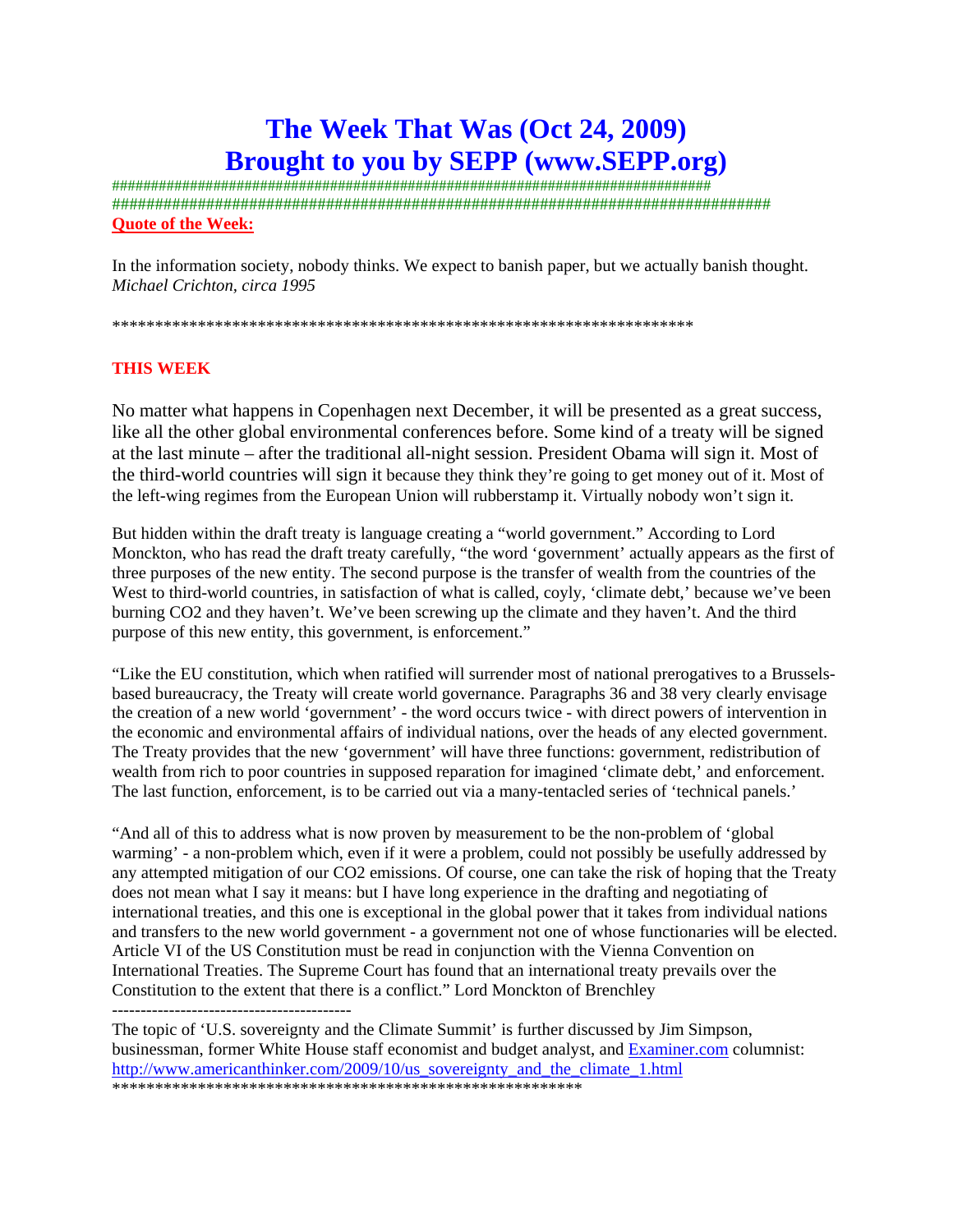### **SEPP Science Editorial #33-2009 (10/24/09)** By S. Fred Singer, President SEPP

#### **What has happened to global warming since 1998**

The respected science journalist Richard Kerr discusses the anxieties of the 'warmistas,' who try to explain away the fact that the climate has not been warming since 1998. They now admit that the data are sound and that indeed there has been a slight cooling trend in the last few years. The only exception is the data compilation by Jim Hansen's GISS which still shows warmer years after 1998 – contrary to the compilations of NOAA-NCDC, and of Hadley-CRU. But GISS is simply contrarian, as can be seen from the satellite data that show no warming either.

Now as we have pointed out repeatedly, this lack of a warming trend should not be taken as evidence against the existence of AGW; but it clearly indicates that the IPCC discussion is quite incomplete, since it omits any forcing that would counteract, or more than counteract, the warming effects of GH gases.

This time around, unlike during the cooling of 1940-75, the warmistas don't blame the cooling on aerosols. Instead, they seem to be about evenly divided between those who attribute the lack of warming to a change in ocean circulation and those who blame the sun [Rind and Lean]. Except that in the latter case, Rind and Lean attempt to explain the data on a change in Total Solar Irradiance [TSI]; they seem to not have heard of the climate effects of cosmic rays, yet they refer to TSI as 'solar activity.'

What I find interesting is that the modelers have now admitted that GH models can occasionally produce ten-year long periods of no warming; I'm willing to accept this. According to the modelers even 15-year periods can occur, but very rarely. So perhaps in five years we will be able to judge whether the current absence of warming is a stochastic event or due to real climate forcing, be it a change in ocean circulation or solar activity.

Wouldn't it be prudent therefore to delay long-term commitments to mitigation until we understand more fully the cause of this puzzling absence of warming and its apparent contradiction to greenhouse models?

## **Ref: R. Kerr.** *Science* **326. pp. 28-29, Oct 2, 2009**

**ARTICLES [For the numbered articles below please see the attached pdf]**

**1. CBO: Pain With No Gain -** *IBD Editorial* 

**2. Time running out for climate talks –** *Nature*

**3. The Road to Copenhagen: How to Pay for It –** *NY Times*

**4. Consumer Class Actions and Mass Torts: Hurricane Katrina –***Russell Jackson* 

**5. U.S. Sovereignty and the Climate Summit –***Jim Simpson* 

### **6. UK Government Challenged on Climate Commercial**

\*\*\*\*\*\*\*\*\*\*\*\*\*\*\*\*\*\*\*\*\*\*\*\*\*\*\*\*\*\*\*\*\*\*\*\*\*\*\*\*\*\*\*\*\*\*\*\*\*\*\*\*\*\*\*\*\*\*\*\*\*\*\*\*\*\*\*\*\*\*\*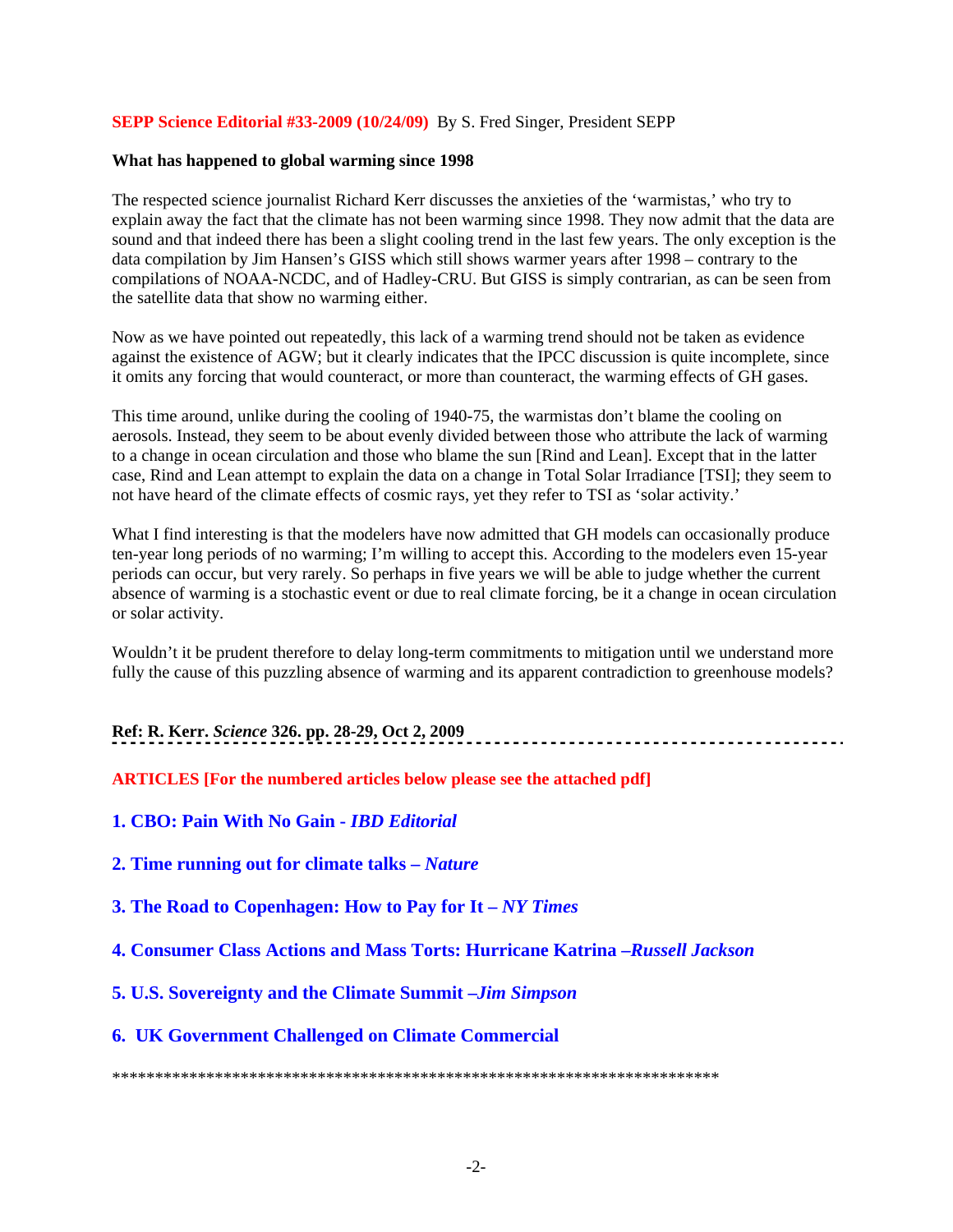### **NEWS YOU CAN USE**

#### **The Chamber-of-Commerce hoax**: *by Dan Henninger in the WSJ Oct 22*  http://online.wsj.com/article/SB10001424052748704597704574487311163219306.html?mod=djemEditorialPage

On Monday morning the cable news stations, wire services and Web sites reported that the U.S. Chamber of Commerce had recanted its opposition to climate-change legislation. **It was a hoax.** Incredibly (well maybe not so incredibly), the hoax was perpetrated by an activist group in a room at the National Press Club in Washington in front of reporters who've risen to the top of their industry. The hoaxers had created a fake Web site and faked a Chamber press release. The made-up press conference ran about 20 minutes until someone from the real Chamber of Commerce showed up yelling, "This is a fraud!" Too late. Credulous TV and wire reporters had sent the Chamber's climate flip-flop into an already confused world.

With fakery everywhere—some of it amusing, some of it not funny—people's ability to know where things fall on the spectrum between fact and falsity becomes so compromised that they retreat into a shell of cynicism about everything. And there is a lot to process: 9/11 deniers, Iranian Holocaust deniers, Obama birthers.

Lily Tomlin provided the epigraph for our age: "I try to be cynical, but it's hard to keep up."

#### *SEPP says: And then, CNN interviewed the hoaxer, an instant celebrity.*

\*\*\*\*\*\*\*\*\*\*\*\*\*\*\*\*\*\*\*\*\*\*\*\*\*\*\*\*\*\*\*\*\*\*\*\*\*\*\*\*\*\*\*\*\*\*\*\*\*\*\*\*\*\*\*\*\*

**An object lesson on 'renewable energy'** *From the report of the RW Institute (Essen, Germany)* 

### http://www.groenerekenkamer.nl/grkfiles/images/Germany\_Study\_FINAL..pdf

Proponents of renewable energies often regard the requirement for more workers to produce a given amount of energy as a benefit, failing to recognize that this lowers the output potential of the economy and is hence counterproductive to net job creation. Significant research shows that initial employment benefits from renewable policies soon turn negative as additional costs are incurred. **Trade- and other assumptions in those studies claiming positive employment turn out to be unsupportable.** 

In the end, Germany's PV [photovoltaic] promotion has become a subsidization regime that, on a perworker basis, has reached a level that far exceeds average wages, with per-worker subsidies as high as 175,000 Euros (US \$ 240,000).

Due to their backup energy requirements, it turns out that any increased energy security possibly afforded by installing large PV and wind capacity is undermined by reliance on fuel sources -- principally gas that must be imported to meet domestic demand. That much of this gas is imported from unreliable suppliers calls energy security claims further into question.

Although Germany's promotion of renewable energies is commonly portrayed in the media as setting a "shining example in providing a harvest for the world" (The Guardian 2007), **we would instead regard [Germany's] experience as a cautionary tale of massively expensive environmental and energy policy that is devoid of economic and environmental benefits***.*

\*\*\*\*\*\*\*\*\*\*\*\*\*\*\*\*\*\*\*\*\*\*\*\*\*\*\*\*\*\*\*\*\*\*\*\*\*\*\*\*\*\*\*\*\*\*\*\*\*\*\*\*\*\*\*\*\*\*\*\*\*\*\*\*\*\*\*\*\*\*\*\*\*\*\*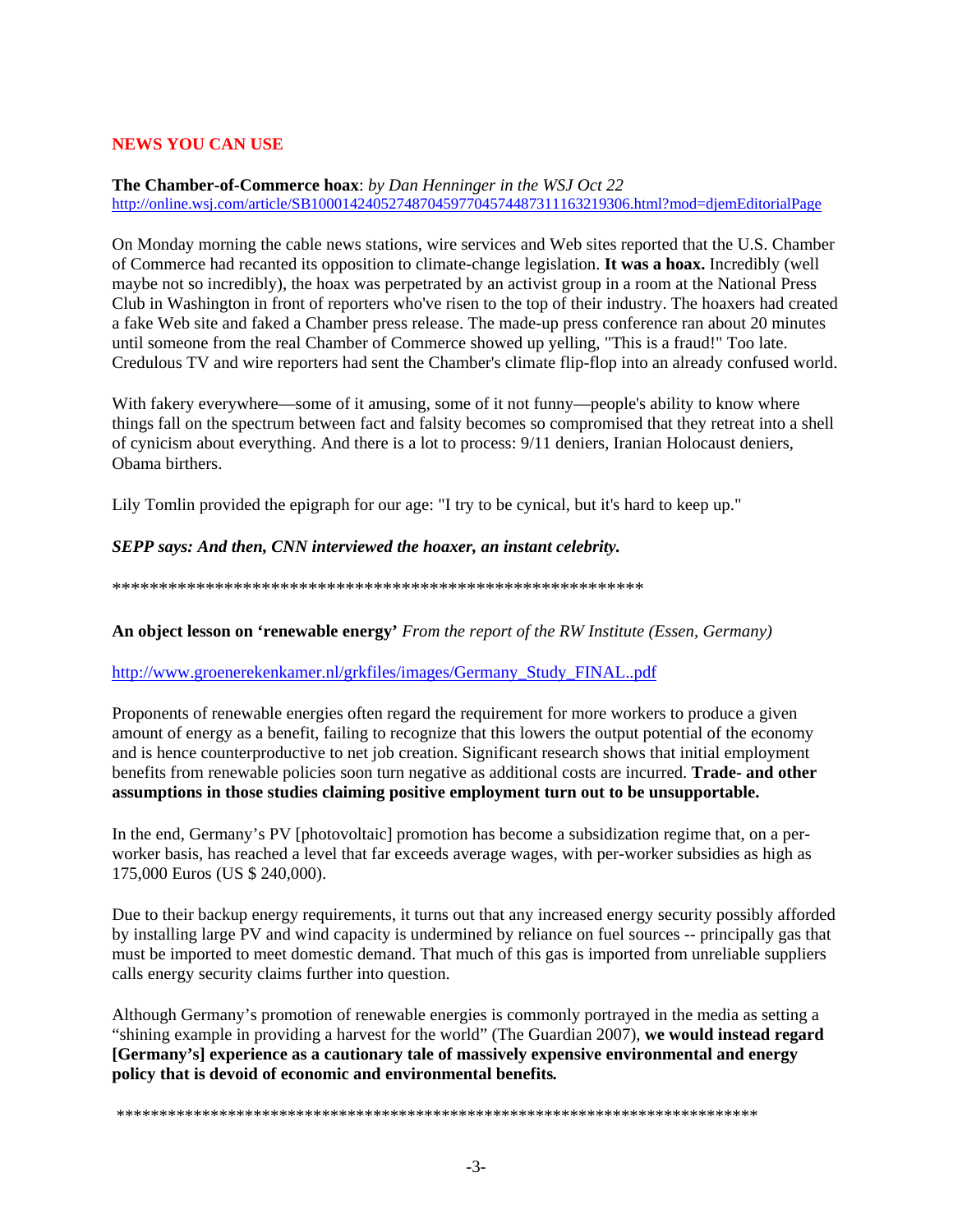President Obama is coming under renewed pressure internationally and in the United States to throw his weight behind [Senate] climate-change legislation [Boxer-Kerry], which advocates fear has suffered in light of the president's sweeping domestic agenda.

S. Fred Singer: comments to the WashPost (Oct 12): *Just ask Boxer and Kerry: By how many degrees will their bill lower future temperatures? And how do they know this? [No hand-waving. Please cite some peer-reviewed papers]* 

*And if they base their estimate on climate models, how do they explain the current, decade-long cooling when every IPCC model had predicted a strong warming?* 

**http://www.washingtonpost.com/wp-dyn/content/article/2009/10/11/AR2009101102108\_Comments.html**

**\*\*\*\*\*\*\*\*\*\*\*\*\*\*\*\*\*\*\*\*\*\*\*\*\*\*\*\*\*\*\*\*\*\*\*\*\*\*\*\*\*\*\*\*\*\*\*\*\*\*\*\*\*\*\*\*\*\*\*\*\*\*\*\*\*\*\*\*\*\*\*\*\*\*\*\*\*\*\*\*\*\*\*\*\*\*** 

**Public belief in GW weakens**: There has been a sharp decline over the past year in the percentage of Americans who say there is solid evidence that global temperatures are rising, according to results of a **new survey** released today by The Pew Research Center for People and the Press. And fewer also see global warming as a very serious problem: 35% say that today, down from 44% in April 2008. http://pewresearch.org/pubs/1386/cap-and-trade-global-warming-opinion \*\*\*\*\*\*\*\*\*\*\*\*\*\*\*\*\*\*\*\*\*\*\*\*\*\*\*\*\*\*\*\*\*\*\*\*\*\*\*\*\*\*\*\*\*\*\*\*

SEPP Senate Staff Briefing of Oct 9; see: http://www.cnsnews.com/news/article/55278

**\*\*\*\*\*\*\*\*\*\*\*\*\*\*\*\*\*\*\*\*\*\*\*\*\*\*\*\*\*\*\*\*\*\*\*\*\*\*\*\*\*\*\*\*\*\*\*\*\*\*\***

## **BELOW THE BOTTOM LINE**

*Financial Times, 20 Oct 2009 <http://www.ft.com/cms/s/0/6a834386-bd0f-11de-a7ec-00144feab49a.html>* By Fiona Harvey, Ed Cooks, George Parker in London and Tony Barber in Brussels

Gordon Brown, the UK prime minister, tried to galvanise other governments into action with a rallying call: "Success at Copenhagen is still within reach. But if we falter, the earth itself will be at risk."

# **######################################**

## **1. CBO: PAIN WITH NO GAIN**

*IBD Editorial http://www.investors.com/NewsAndAnalysis/Article.aspx?id=509557* Posted 10/19/09

A co-sponsor of cap-and-trade legislation has tried to convince the public that the regime would cost families only "about a postage stamp a day." The real cost might be closer to next-day delivery rates.

Congressional Budget Office (CBO) director Douglas Elmendorf, testifying before Congress last week, said the House global warming bill will slow economic growth in the next few decades and cause "significant" job losses in the fossil-fuel industry.

During last Wednesday's session of the Senate Energy and Natural Resources Committee, Elmendorf said the carbon cap-and-trade provisions of the comically named **American Clean Energy and Security Act**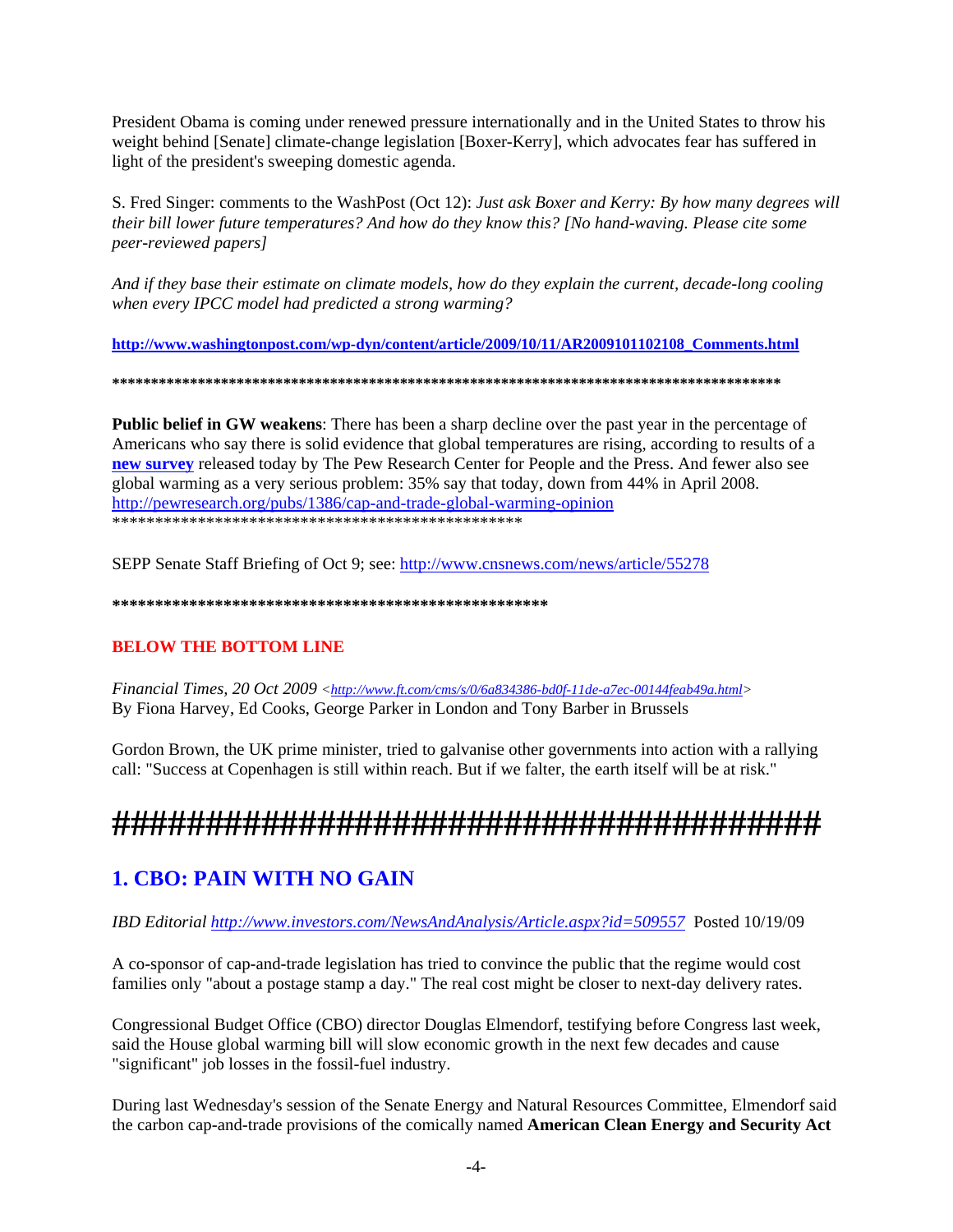**of 2009** would cut GDP below what it would otherwise have been by 0.25% to 0.75% by 2020. The impact in 2050 would be 1% to 3.5%. The CBO had issued the same warning in a report last month.

The cap-and-trade legislation, sponsored by Reps. Edward Markey (D-Mass) and Henry Waxman (D-Cal) and passed in the House in June, is intended to cut domestic carbon dioxide emissions by 17% by 2020 and 83% by 2050. This would drive U.S. per capita CO2 emission levels "below those of George Washington's first term as president," economist Garrett Vaughn wrote in IBD in August.

Such low emission levels can't be reached without economic pain, and the cost will surely be more than Markey's "postage stamp a day." Any sharp reduction will require the country to move almost entirely away from fossil fuels — not a cheap transition.

Neither would it be meaningful. The churning shift simply would not make a real difference in global CO2 levels. The Environmental Protection Agency itself said drastic CO2 emission cutbacks made in the U.S. are virtually worthless if developing nations China and India don't cut their greenhouse gas emissions. Both have made it clear that they have no intention of joining developed nations in committing economic suicide by placing limits on their carbon emissions.

Elmendorf, who seems to have bought into the global warming scare, said during testimony that projected cost estimates "do not include any benefits from averting climate change."

While the statement is a ready-made Democratic talking point, the reality is that no benefits will be coming. There is nothing to avert. **The global warming predicted by the computer models just hasn't materialized. Nor will it.** No one should wonder about that, given the tainted data that were fed into the models and those same models' poor record. It's a classic case of garbage in, garbage out.

Two years ago, the *International Journal of Climatology* published a study [by Douglass, Christy, Pearson, and Singer] finding that 22 models used by [IPCC] researchers were so flawed that they predicted [an atmospheric] warming [trend] when cooling was the case. Nearly three years earlier, the famous Mann hockey stick temperature chart that alarmists cite as evidence that man is causing the Earth to warm was discredited by an article [by McIntyre and McKitrick] in *Geophysical Research Letters.*

Meanwhile, scientists at the University of East Anglia seem to have lost or destroyed the raw data they have used to make the case for man-made global warming. This loss — or cover-up of data the scientists want to conceal — makes it impossible for other researchers to confirm or refute their claim.

Despite his proximity to the university, British Prime Minister Gordon Brown, like all true believers and political operators who have a stake in perpetuating the global warming fraud, is unaffected by this case of scientific malpractice. Brown, who is facing a difficult election, claimed Monday that the world has 50 days to save itself from climate "catastrophe."

Should the Senate follow the House and heed Brown's hysteria by passing a cap-and-trade bill that the president signs, the country will be forced into an uncomfortable place. As is often the case in Washington, doing nothing would be the far better choice.

\*\*\*\*\*\*\*\*\*\*\*\*\*\*\*\*\*\*\*\*\*\*\*\*\*\*\*\*\*\*\*\*\*\*\*\*\*\*\*\*\*\*\*\*\*\*\*\*\*\*\*\*\*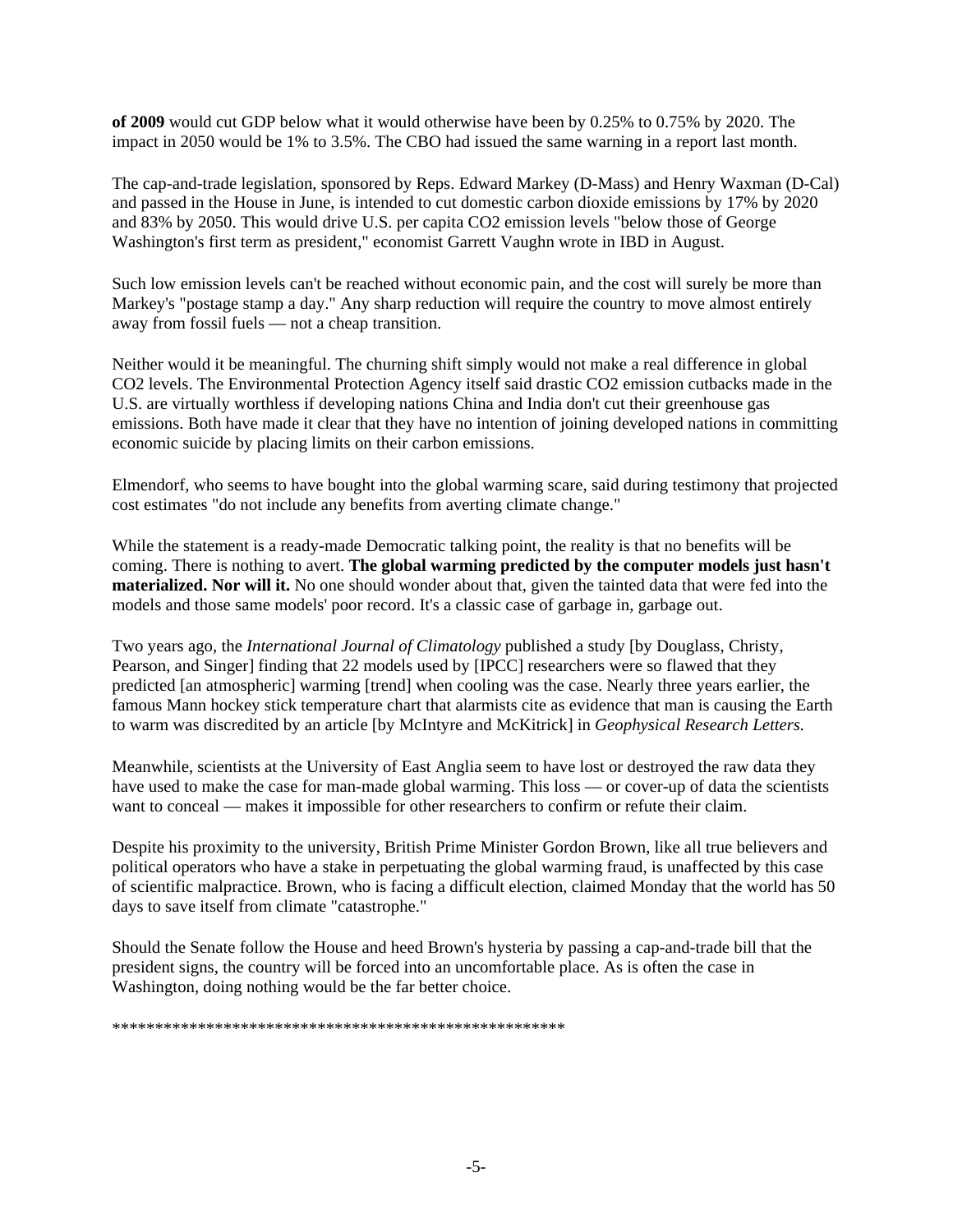## **2. TIME RUNNING OUT FOR CLIMATE TALKS:**

**Rift between developed and developing nations might be too great.**  *Jeff Tollefson http://www.nature.com/news/2009/091021/full/4611034a.html Published online 21 October 2009 | Nature 461, 1034-1035 (2009) | doi:10.1038/4611034a* 

With just five negotiating days left before the global-warming summit in Copenhagen this December, the international climate community has tempered its expectations and begun to look for a graceful exit.

Pressure on global leaders has been building since negotiators signed the 'Bali Road Map' in December 2007, which set an aggressive timetable that was supposed to conclude in Denmark with a treaty to follow the 1997 Kyoto Protocol. Rich and poor countries alike have spent two years crafting climate policies and proposals, but deep divisions remain.

When irate representatives of developing nations walked out of a meeting with European officials in Bangkok earlier this month, many realized that even technical questions about how to structure a deal might be out of reach this year. Only one interim negotiating meeting remains — in Barcelona, Spain, on 2–6 November. Even staunch optimists are now rethinking their definition of success in Copenhagen.

Many ideas have been floated on how to accomplish that goal. Some argue for building a consensus around areas of agreement and holding off on contentious issues involving money or specific commitments to reduce greenhouse-gas emissions. Others focus on the architecture of a treaty and a broad, if symbolic, agreement among global leaders. Some have suggested simply 'stopping the clock' on negotiations for a few months.

Such proposals are intended to build political confidence and maintain momentum while allowing the United States more time to work out its domestic policy. Although the House of Representatives has passed climate legislation that would curb emissions to 17% below 2005 levels by 2020 and to 83% below by 2050, Senate Democrats are running out of time to pass a companion bill before Copenhagen.

With the United States in limbo, the Europeans are necessarily leading the talks for the developed world. The European Union (EU) has committed to reduce its greenhouse-gas emissions by 20% below 1990 levels by 2020, and by 30% if there is a global deal; but even those numbers are not enough for most developing countries. The Group of 77 (G77), which represents China, India and the majority of developing nations, is calling on rich countries to cut their emissions by 40% by 2020. So far, only Norway has stepped up to that challenge.

India's environment minister, Jairam Ramesh, says the negotiations are unlikely to go anywhere unless wealthy nations embrace more ambitious emissions reductions and promise more money to help developing countries cope with climate change. He says negotiators should focus on a few key issues, including deforestation, adaptation money for the least developed nations, and the Clean Development Mechanism, which allows rich countries to offset their emissions by paying for clean-energy and other 'green' projects in the developing world. "We need a more limited and more pragmatic approach if we are going to make Copenhagen a success," Ramesh says.

At the same time, wealthy nations are insisting on stronger commitments from developing countries many of whom have responded by introducing significant new policies. Indonesia recently announced plans to reduce its emissions by 26% by 2020 compared with predicted levels if emissions were left uncurbed, pledging a 41% reduction if it receives international aid for measures such as stopping deforestation. Even India, which has repeatedly said it won't commit to anything until its per-capita emissions reach those of the developed world, has proposed the idea of 'voluntary mitigation outcomes' that would allow the country to calculate specific emissions reductions based on expanding solar power and other existing climate policies.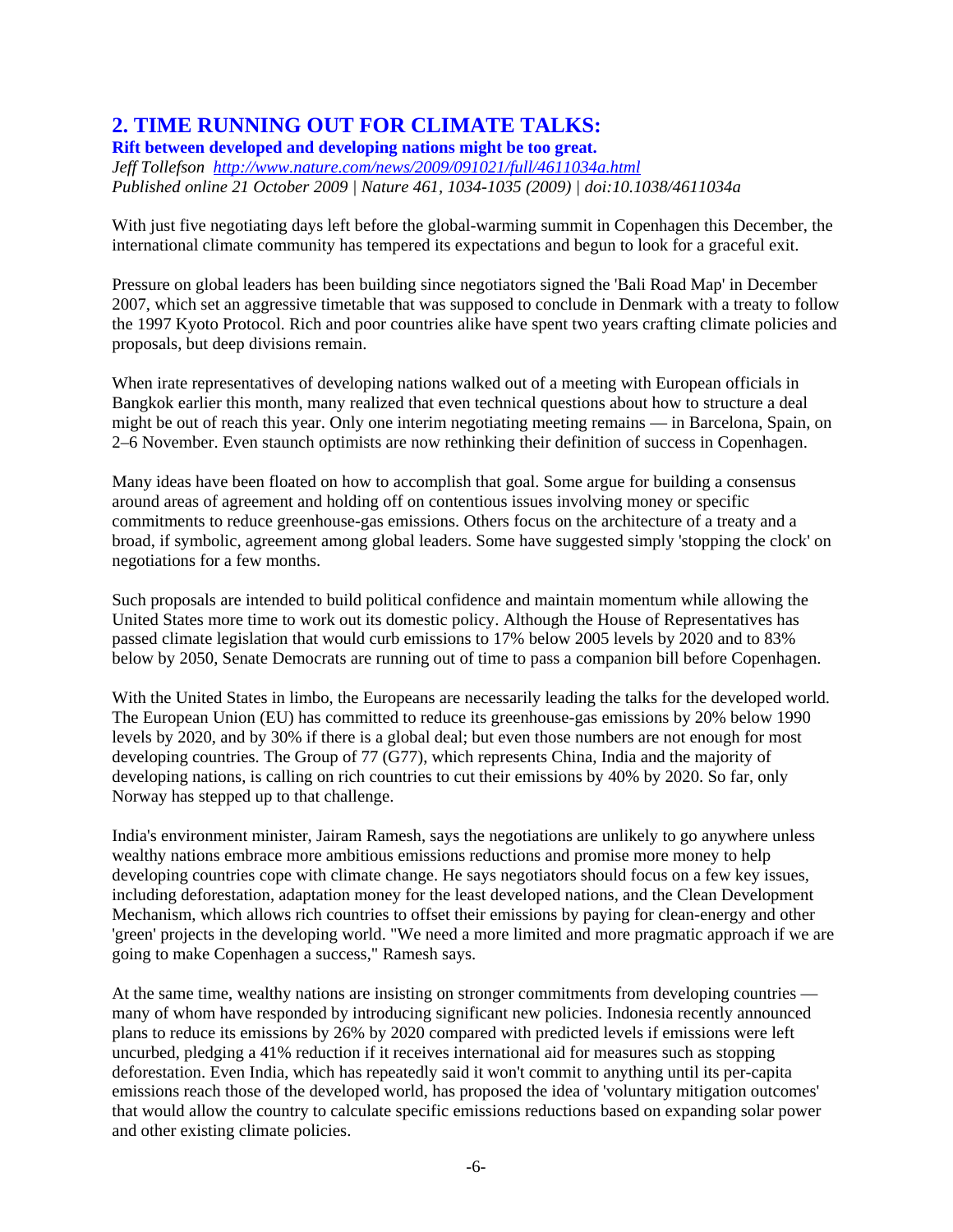China, the world's largest emitter, is moving forward with aggressive energy-efficiency targets and renewable-energy mandates — but has yet to pledge binding commitments or agree on a date to level off its explosive emissions growth.

Many were caught off guard in Bangkok when officials from the G77 and Europe fought over the future of the Kyoto Protocol. The G77 wants to maintain Kyoto — which is binding for developed but not developing countries on greenhouse-gas emissions — as the primary international framework. EU officials want to create a single new treaty under the original UN Framework Convention on Climate Change (FCCC) and then import the Kyoto Protocol. The United States claims neutrality, but some fear that it could impede progress by cherry-picking which parts of Kyoto it would be willing to subscribe to in a new treaty.

Some observers believe that the biggest challenge will be money, particularly in the midst of an economic crisis. Costs for adaptation to climate change in the developing world alone have been estimated at US\$100 billion annually, and some suggest the figure could be two or three times that amount. The World Bank estimates that establishing a low-carbon economy in developing countries could cost several hundred billion dollars each year.

Money could enable progress on other fronts. Some developing nations have proposed to allow rich countries that cannot sufficiently reduce their emissions to make up the shortfall with cash. Indeed, after blasting the inadequacy of the US climate proposals, India's Ramesh smiles and acknowledges that a deal would be much more likely if the United States were to put, say, \$200 billion on the table.

Saleemul Huq, who tracks adaptation issues for the London-based International Institute for Environment and Development, says that developed countries will have two more chances to address the issue before Copenhagen (see also *Nature* doi:10.1038/news.2009.1019; 2009). The EU finance ministers were scheduled to meet as *Nature* went to press, and a meeting of the G20 finance ministers is due in early November.

"One expects that they will come back with some kind of offer, and that would then unlock other issues in the negotiations," Huq says. "They will still be wrangling about the amounts, but at least they will go into the process of negotiating. Right now they are posturing, not negotiating." \*\*\*\*\*\*\*\*\*\*\*\*\*\*\*\*\*\*\*\*\*\*\*\*\*\*\*\*\*\*\*\*\*\*\*\*\*\*\*\*\*\*\*\*\*\*\*\*\*\*\*\*\*\*\*\*\*\*\*\*\*

## **3. THE ROAD TO COPENHAGEN**

## **Biggest Obstacle to Global Climate Deal May Be How to Pay for It**

*By Elisabeth Rosenthal, NYT,* October 15, 2009 *http://topics.nytimes.com/top/reference/timestopics/people/r/elisabeth\_rosenthal/index.html?inline=nyt-per*

As world leaders struggle to hash out a new global climate deal by December, they face a hurdle perhaps more formidable than getting big polluters like the United States and China to reduce greenhouse gas emissions: how to pay for the new accord.

The price tag for a new climate agreement will be a staggering \$100 billion a year by 2020, many economists estimate; some put the cost at closer to \$1 trillion. That money is needed to help fastdeveloping countries like India and Brazil convert to costly but cleaner technologies as they industrialize, as well as to assist the poorest countries in coping with the consequences of climate change, like droughts and rising seas.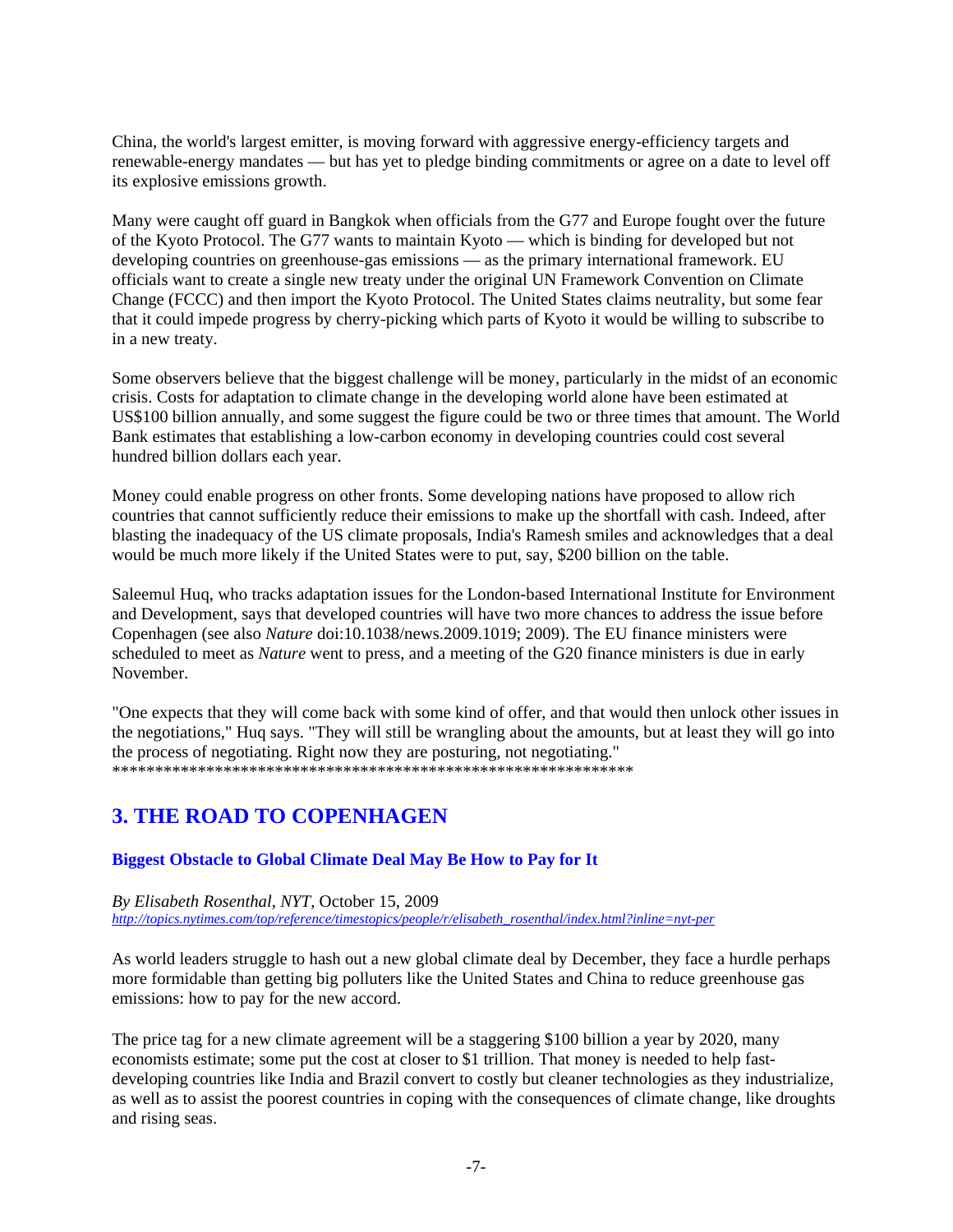This **financing is an essential part of any international climate agreement**, negotiators and scientists say, because developing nations must curb the growth of their emissions if the world is to limit rising temperatures. Based on calculations by the International Energy Agency for 2005 to 2030, 75 percent of the growth in energy demand will come from the developing world.

Many developing countries have made it clear that they will not sign a treaty unless they get money to help them adapt to a warmer planet. Acknowledging that a new treaty needs unanimity for success, industrialized nations like the United States and those in Europe have agreed in principle to make such payments; they have already been written into the agreed-upon structure of the treaty, to be signed in Copenhagen in December.

But to date there is no concrete strategy to raise such huge sums. There is not even agreement about which nations should pay or in what proportion.

*SEPP Comment: There is absolutely no evidence that recent GW (whether manmade or natural) has had any influence on rate of sea-level rise or frequency of droughts. All we are sure of is that higher CO2 levels benefit agriculture. "Reparations" are bunk; the developing countries owe money to us - and we should all thank China for emitting more CO2.* 

\***\*\*\*\*\*\*\*\*\*\*\*\*\*\*\*\*\*\*\*\*\*\*\*\*\*\*\*\*\*\*\*\*\*\*\*\*\*\*\*\*\*\*\*\*** 

## **4. CONSUMER CLASS ACTIONS AND MASS TORTS:**

**Fifth Circuit Reverses Dismissal of Climate Change Class Action Brought by Private Plaintiffs Who Blame Hurricane Katrina on Global Warming** 

*October 17, 2009 by Russell Jackson*

http://www.consumerclassactionsmasstorts.com/admin/trackback/161889

Dust off your old property texts and grab your briefcases, ladies and gentlemen! We're off to the races in private party climate change class action litigation!

Yesterday the U.S. Court of Appeals for the Fifth Circuit became the second federal appeals court in less than a month to reverse a trial court decision that had thrown out a climate change lawsuit for presenting a nonjusticiable political question. See Comer v. Murphy Oil USA, 2009 WL 3321493 (5th Cir. Oct. 16, 2009).

(The Second Circuit previously had held that in the absence of comprehensive federal legislation regulating greenhouse gas emissions, states, municipalities and certain private organizations had standing to bring viable federal common law nuisance claims to impose caps on certain companies' greenhouse gas emissions. See Connecticut v. American Elec. Power Co., 2009 WL 2996729 (2d Cir. Sept. 21, 2009)

Comer is particularly important because it is a private class action for compensatory and punitive damages, not a suit brought by states or municipalities for injunctive relief. And that means contingency fees. And thus the promise of copycat lawsuits.

The plaintiffs in Comer were property owners on Mississippi's Gulf Coast who had suffered property damage in Hurricane Katrina. Their causation theory sounds a little like the litigator's equivalent to the game "Six Degrees of Kevin Bacon." Plaintiffs sued a melange of energy, fossil fuel, and chemical companies, alleging that their greenhouse gas ("GHG") emissions contributed to an increase in air and water temperatures, causing a rise in sea levels and adding to the ferocity of Hurricane Katrina, which blew water and debris onto plaintiffs' property, thereby causing property damage. Plaintiffs asserted a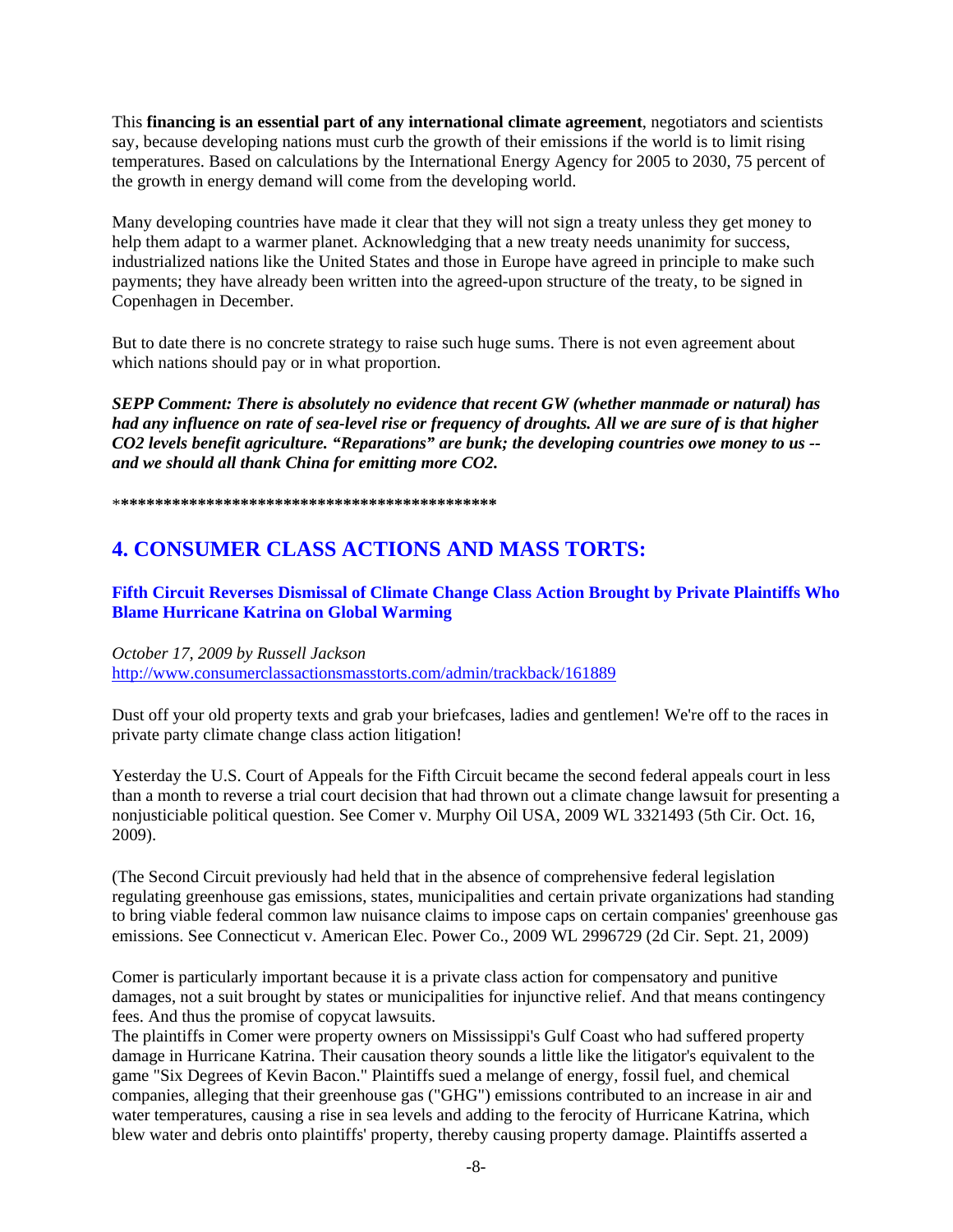variety of theories under Mississippi common law, including public nuisance, private nuisance, trespass, negligence, unjust enrichment, fraudulent misrepresentation, and civil conspiracy.

The Fifth Circuit held that plaintiffs lacked standing to bring their claims for unjust enrichment, fraudulent misrepresentation, and civil conspiracy, but that they had standing to assert their claims for public and private nuisance, trespass and negligence. The court further held that this latter group of claims did not present a non-justiciable political question.

The panel was comprised of two Clinton appointees and one Reagan appointee. The Hon. James L. Dennis wrote the opinion, and Judges Carl E. Stewart and W. Eugene Davis joined in it. However, Judge Davis (a Reagan appointee) noted separately that the defendants below also had moved to dismiss the claims for lack of proximate cause, and that he would have affirmed the dismissal on that ground. Nevertheless, because the panel chose not to address grounds that the district court had not relied upon, Judge Davis joined in the panel opinion. However, Judge Davis's statement should give some hope to defendants who worried that the Fifth Circuit's determination that there was enough of a causal connection for standing might preclude successful motion practice in the district court on the issue of proximate cause. Plaintiffs still have a very tough case to make on causation.

On the issue of the political question doctrine, the Fifth Circuit applied the standard test articulated in Baker v. Carr, concluding that the case did not involve issues: (i) constitutionally committed to another branch of government, or (ii) that lack judicially discoverable standards for resolution, or (iii) that are impossible to decide without an initial policy decision being made that is not of a judicial character, or (iv) that require adherence to a previously-made political decision. The Fifth Circuit said that the district court erred by relying on other district court decisions -- including the lower court decision in Connecticut v. American Electric Power -- that had interpreted the Supreme Court's decision in Chevron as requiring federal courts in air pollution cases to balance social and economic interests like a legislative body. The Fifth Circuit reasoned that such an approach would make all air pollution cases non-justiciable political questions and would be contrary to how transboundary water disputes are determined. It also would be contrary to the "long line of cases" holding that the Clean Air Act and Clean Water Act do not preempt state common law claims, the court said.

The Comer Court locked arms with the Second Circuit -- at least on the political question doctrine - explaining:

*Although we arrived at our own decision independently, the Second Circuit's reasoning [in Connecticut v. American Power] is fully consistent with ours, particularly in its careful analysis of whether the case requires the court to address any specific issue that is constitutionally committed to another branch of government*.

On the issue of standing, the court divided plaintiffs' causes of action into 2 groups: those that relied on a causal link between GHG emissions and Hurricane Katrina, and those that did not. As to the first group, which included public and private nuisance, trespass and negligence, the only real standing element in dispute was whether plaintiffs' alleged injury was fairly traceable to the defendants' actions. The court was careful to explain that the fact that the complaint may not adequately plead a cause of action under state law does not destroy jurisdiction, and that the Article III "fairly traceable" standard is not the equivalent of proximate cause under state law. Clearly, the court was leaving open the very real possibility that, on remand, the district court would hold that plaintiffs' complaint fails to state a claim under state law.

In reaching the decision that the "fairly traceable" standard had been met by plaintiffs' convoluted causation theory, the Fifth Circuit clearly felt constrained by the Supreme Court's decision in Massachusetts v. EPA, which seemed to accept "as plausible the link between greenhouse gas emissions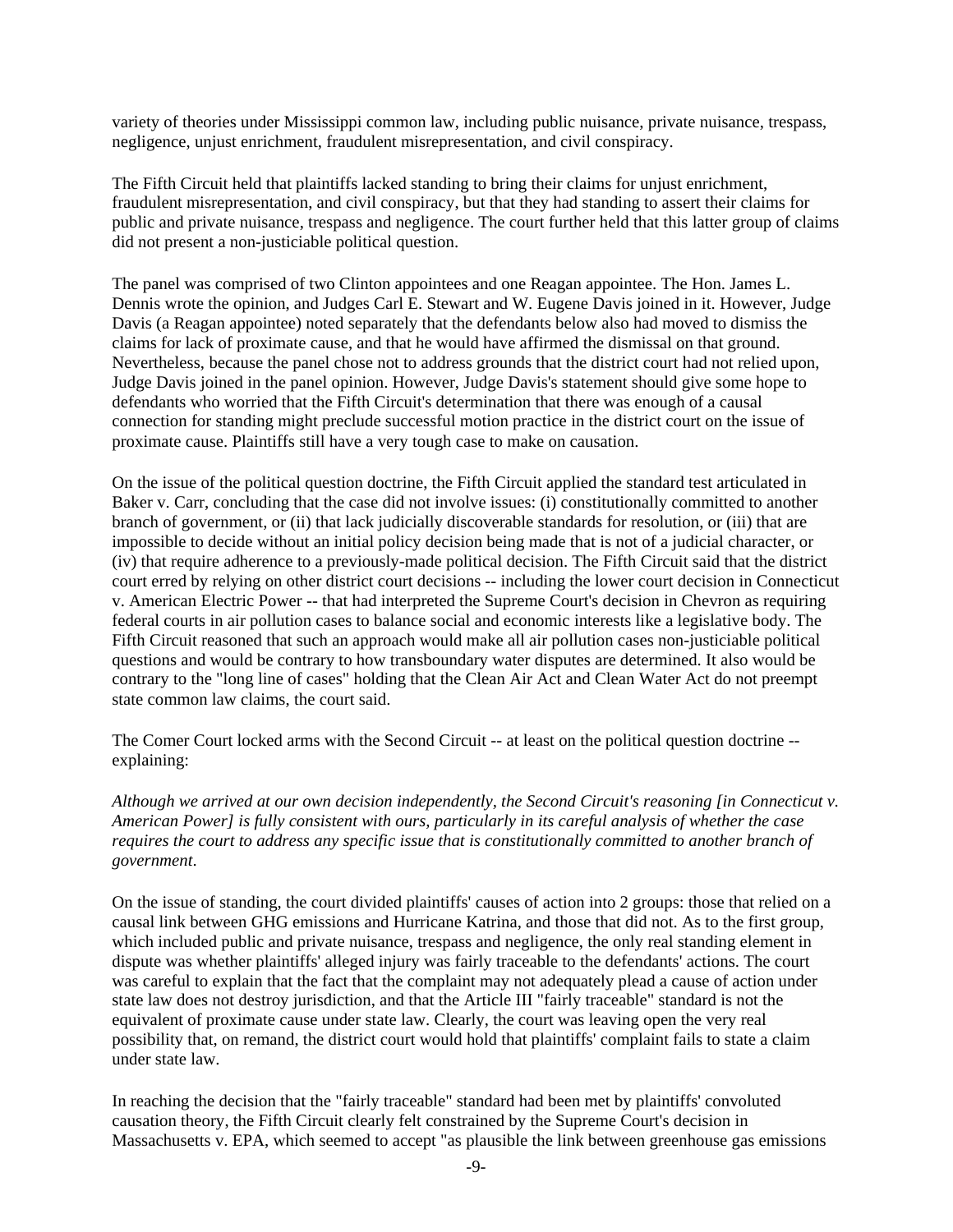and global warming" and the fact that "rising ocean temperatures may contribute to the ferocity of hurricanes." As the Comer court concluded, "the [Supreme] Court accepted a causal chain virtually identical in part to that alleged by plaintiffs" when it held in Massachusetts v. EPA that to meet the "fairly traceable" standard, the states merely had to show a contributing cause, not the primary cause, of their injuries. Id.

As for standing in the Comer plaintiffs' second group of causes of action -- fraudulent concealment, unjust enrichment, and civil conspiracy -- the court employed the doctrine of "prudential standing" to conclude that plaintiffs lacked standing to bring these claims. Plaintiffs' unjust enrichment claim was premised on the petrochemical companies artificially inflating the price of petrochemicals, impacting the public at large. The fraudulent concealment theory was premised on the defendants knowing about global warming, but issuing misinformation to decrease public awareness of the phenomenon. And the civil conspiracy claim was premised on the defendants misleading the government into not regulating GHG emissions.

Each of these theories had at its core a "generalized grievance more properly dealt with by representative branches [of government] and common to all consumers of petrochemicals and the American public," the Comer court observed. In this way, these causes of action were very different from private claims for property damage. As such, the court concluded that, for the second set of claims, plaintiffs lack standing under the doctrine of prudential standing, which encompasses "the general prohibition on a litigant raising another person's legal rights, the rule barring adjudication of generalized grievances more appropriately addressed in representative branches, and the requirement that a plaintiff's complaint fall within the zone of interests protected by the law invoked."

It seems clear that the Comer decision will provide some encouragement to plaintiffs' lawyers who dream of scoring a lucrative victory in climate change litigation. But when one examines the opinion closely, it is clear that such cases still are plagued with significant causation problems that will present early and frequent opportunities for defendants to move for dismissal or summary judgment. Neither Comer nor the Second Circuit's decisions in Connecticut v. American Electric Power solve these fundamental causation problems for plaintiffs.

Yesterday I also received the district court decision in Native Village of Kivalina v. ExxonMobil Corporation, Case No. C 08-1138 SBA, Slip op. (N.D. Cal. Sept. 30, 2009), in which the court held that the village's federal common law claim for nuisance failed for lack of Article III standing and was barred under the political question doctrine. Point of Law describes the decision here. If I have any thoughts to add after comparing Comer and Kivalina, I'll post them later this weekend.

*J Russell Jackson, Skadden Arps, 42nd Floor, 4 Times Square , New York, New York 10036* 

 *Phone: 212-735-7839 www.consumerclassactionsmasstorts.com* 

=================================================

================================================

*SEPP comments***:** They can probably also sue the New Orleans city council for squandering on pet projects the federal money designated for proper maintenance of the levees... or for inadequate emergency management planning at the local and state level. Weren't there a couple of Louisiana emergency management officials in jail when Katrina hit, awaiting trial after indictment for allegedly spending FEMA funds inappropriately?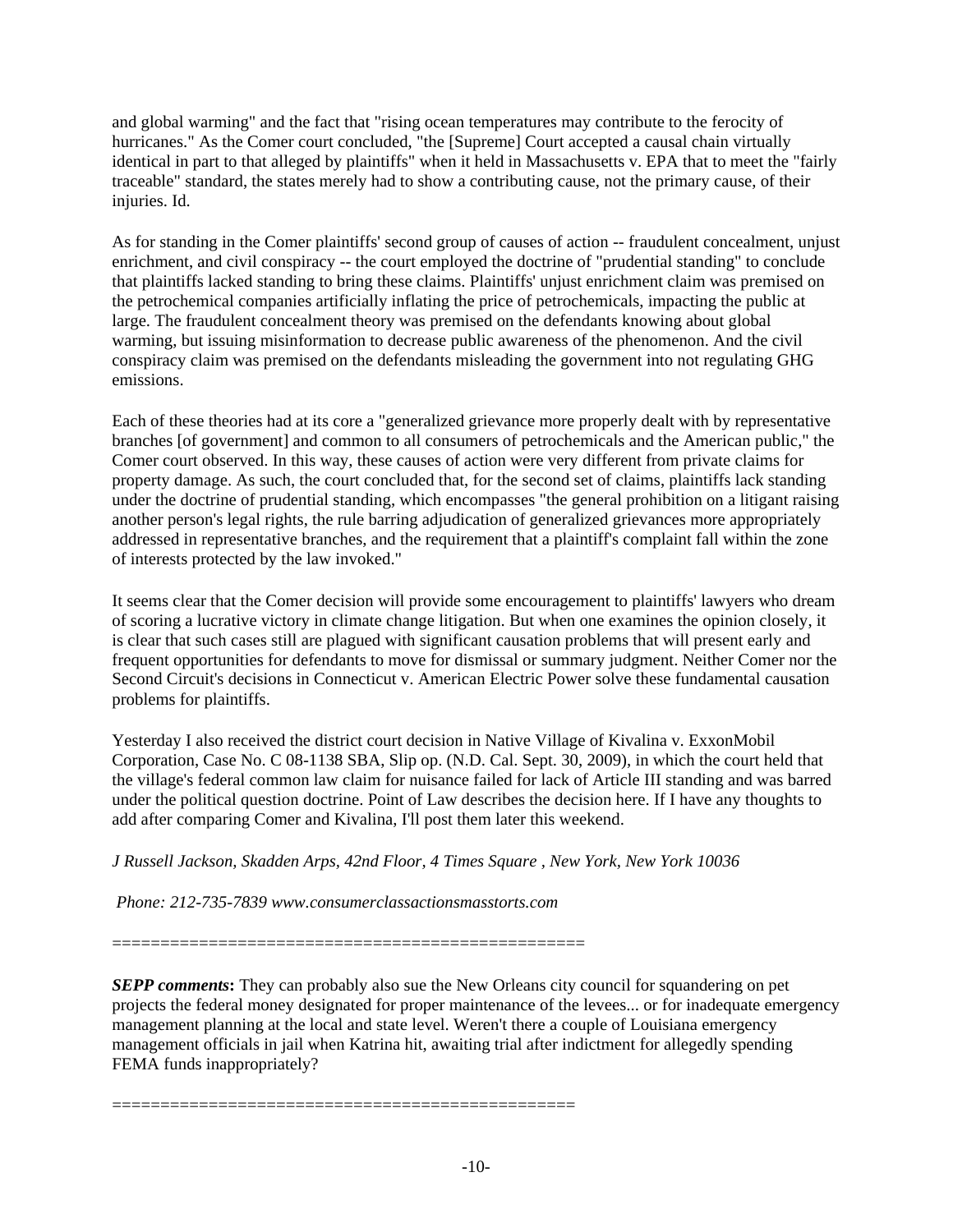*Mike Fox wrote*: Do they also have standing to sue the Corps of Engineers and the environmentalists who successfully opposed strengthening and upgrading the containment levees around the Lake? Do they also have standing to sue the N.O. mayor and the LA governor for failure to follow their own Emergency Management Plans? Also, from Wikipedia: *Congress failed to fully fund an upgrade requested during the 1990s by the Army Corps of Engineers, and funding was cut in 2003-04 despite a 2001 study by the Federal Emergency Management Agency warning that a hurricane in New Orleans was one of the country's three most likely disasters.* 

\*\*\*\*\*\*\*\*\*\*\*\*\*\*\*\*\*\*\*\*\*\*\*\*\*\*\*\*\*\*\*\*\*\*\*\*\*\*\*\*\*\*\*\*\*\*\*\*\*\*\*\*\*

## **5. U.S. SOVEREIGNTY AND THE CLIMATE SUMMIT**

*Businessman and Examiner.com columnist Jim Simpson is a former White House staff economist and budget analyst* http://www.americanthinker.com/2009/10/us\_sovereignty\_and\_the\_climate\_1.html

Not content with his humiliation at Copenhagen this past September, President Obama will be traveling again to the Danish capital in December to attend the U.N. COP15 Climate Change Conference. This agreement would commit the United States to punitive and expensive greenhouse gas regulations dictated by the United Nations without recourse.

COP stands for "Conference of the Parties" and the December Copenhagen conference will be the 15th under the United Nations Framework Convention on Climate Change (UNFCCC), hence COP15. According to their website, it will be one of the largest conferences ever held outside the New York or Geneva headquarters, with an anticipated attendance of over 10,000 people, including governmental representatives from 189 countries, industry groups, and other non-governmental organizations.

The theme of the December 7 - 18 conference is "Hope," so perhaps Mr. Obama will have more luck this time. Instead of soliciting the International Olympic Committee with trite cliché and no payoffs, he will be doing something much easier: selling out our country. After all, ceding power, relinquishing billions in U.S. tax dollars and destroying U.S. economic competitiveness is a pretty easy sell to the countries that will benefit, and he has had a lot of practice doing the same thing here at home. He will have a hard time screwing this one up.

The Hope site optimistically pronounces:

On 7 December, leaders from 192 countries gather for U.N. Climate Change Conference in Copenhagen and decide the fate of our planet...

Decide the fate of our planet... Do these people have any idea how mindlessly grandiose they sound? Of course not. They are out to save the planet, just like Nancy Pelosi! It is hard for a normal person to imagine making such proclamations without embarrassment. But this is today's political class.

This agreement will cede U.S. sovereignty permanently and irrevocably to the United Nations. So said British Lord Christopher Monckton at an event at Bethel University in St Paul, Minnesota this past Wednesday, October 14th.

Lord Monckton was an advisor to former British Prime Minister Margaret Thatcher's. He has lectured and written extensively on the issue, including an in-depth scientific critique to the 50,000 member American Physical Society, a serious side-by-side comparison slap-down of Al Gore's global warming assertions, and a recent summary of the global warming issue. In introducing his topic at Bethel University, he states unequivocally: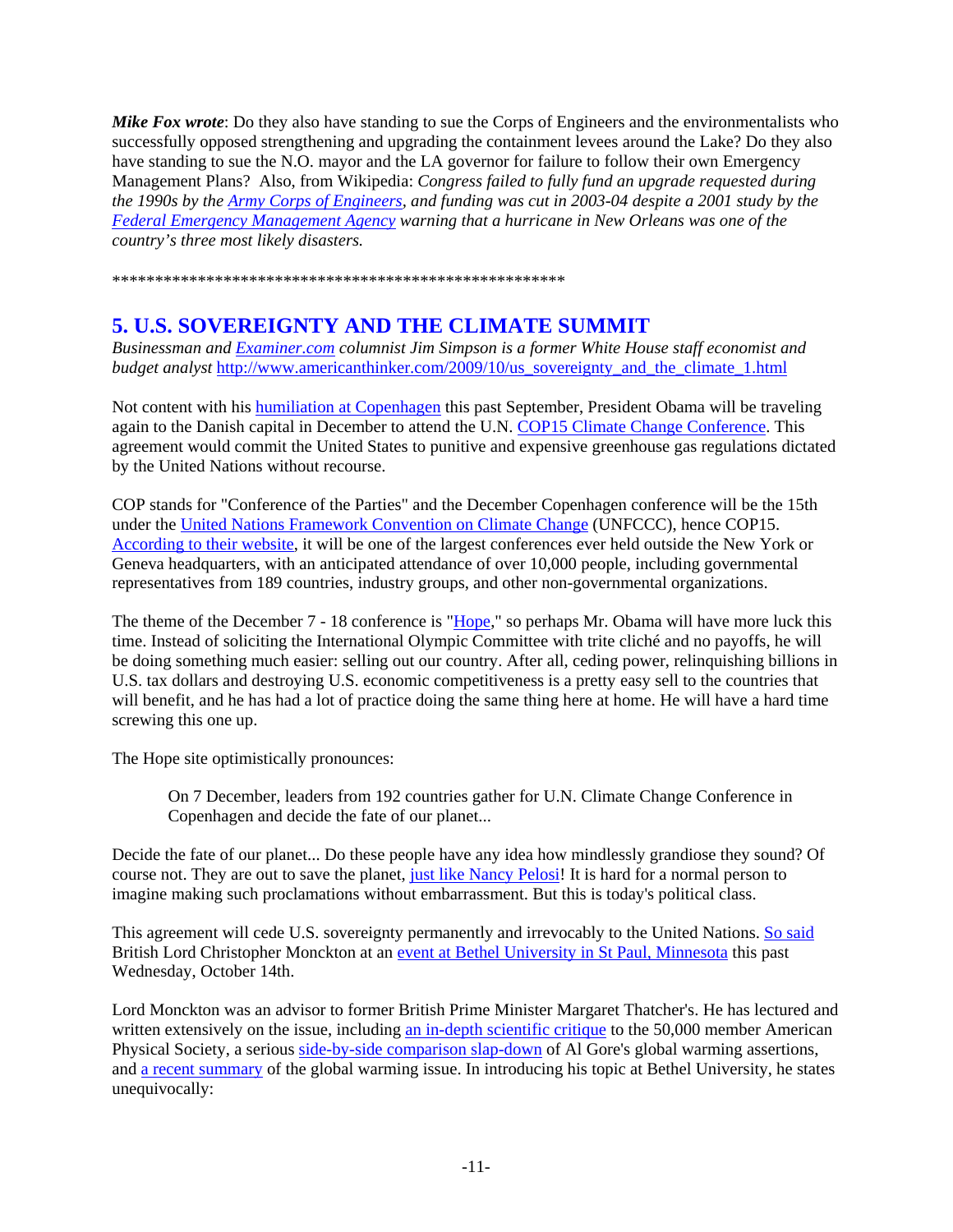...and I am going to show you the latest science, which now doesn't leave the question unsettled any more, this is now settled science, it is now settled science that there is not a problem with our influence over the climate. The science is in, the truth is out, and the scare is over.

You can watch his entire 1 hour 35 minute presentation here - well worth the time if you can spare it. The slideshow he frequently points to in this presentation can be viewed along with the video, here. Lord Monckton presents a series of statistics, charts and studies making a compelling case that not only is global warming insignificant - if it exists at all - but is likely not manmade, and more importantly, that the global warming alarmists have repeatedly, blatantly, deliberately lied, suppressing the facts to promote the myth.

Despite his effective refutation of manmade global warming, his closing remarks about the Copenhagen treaty are chilling:

I read that treaty. And what it says is this, that a world government is going to be created. The word "government" actually appears as the first of three purposes of the new entity. The second purpose is the transfer of wealth from the countries of the West to third world countries, in satisfaction of what is called, coyly, "climate debt" because we've been burning CO2 and they haven't. We've been screwing up the climate and they haven't. And the third purpose of this new entity, this government, is enforcement.

So, thank you, America. You were the beacon of freedom to the world. It is a privilege merely to stand on this soil of freedom while it is still free. But, in the next few weeks, unless you stop it, your president will sign your freedom, your democracy, and your humanity away forever. And neither you nor any subsequent government you may elect will have any power whatsoever to take it back. That is how serious it is. I've read the treaty. I've seen this stuff about [world] government and climate debt and enforcement. They are going to do this to you whether you like it or not.

Watch him make his powerful concluding remarks in this Youtube video. (4 mins.)

You might call it a bit of rhetorical overkill, but given everything else this administration and Congress have already done, only a bit. As Monckton later stated in a  $\overline{O} \& A$  session, for such a treaty to be ratified requires a positive vote from a two-thirds majority in the U.S. Senate.

It seems difficult to imagine Democrats convincing seven Republicans to assist them in committing national suicide that way. Indeed, a recent *Wall Street Journal* article quoted Senate Republicans as saying that whatever deal Obama cut at Copenhagen would be dead on arrival:

Wisconsin Rep. James Sensenbrenner, the top Republican on the House Select Committee on Energy Independence and Global Warming, predicts "a repeat of Kyoto -- namely an environmentally ineffective agreement that cannot be ratified" by the Senate.

However, perhaps an easier option would be for Democrats to pass legislation enacting some or all of the proposals. The House has already passed the Waxman-Markey (Cap and Trade) bill. This onerous legislation calls for an 83 percent reduction in greenhouse gases from 2005 levels by 2050. That means almost complete elimination of carbon-based fuels, and parallels the goals identified in COP15, which asks participating countries to reduce global emissions 50-85% by 2050.

Such reductions would essentially bring our economy to a screeching halt, as Lord Monckton states in his speech. Even the more modest goal for 2020 of a 17 percent reduction will force radical changes in how we do business and conduct our daily lives.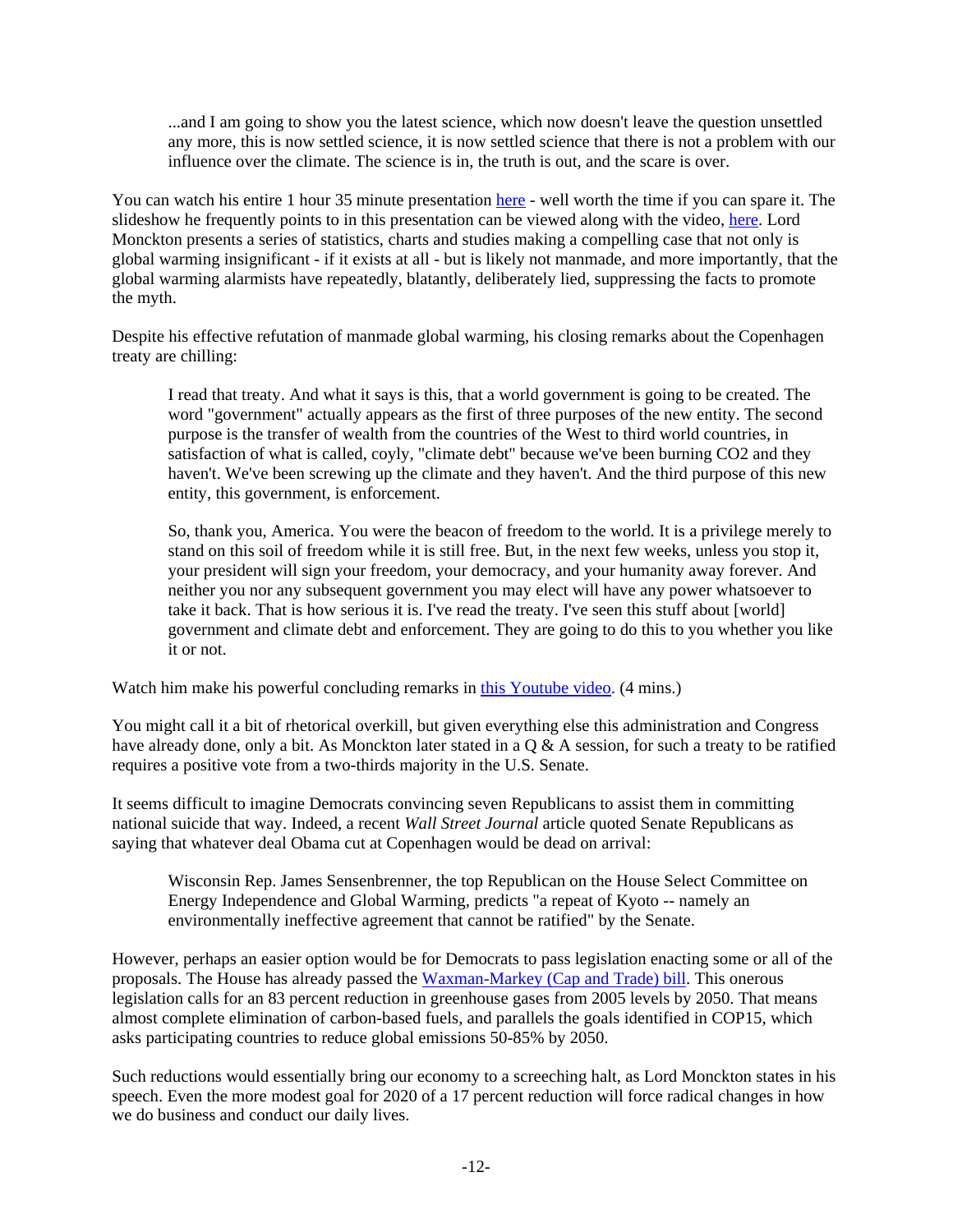Senators John Kerry (D-MA), and the increasingly addled Lindsay Graham (R-SC), put out an Op-Ed in the New York Times last week, under the frighteningly Obamanoid title "Yes We Can," indicating that perhaps Senate Republicans shouldn't be so sanguine either. Their article concludes thusly:

We are confident that a legitimate bipartisan effort can put America back in the lead again and can empower our negotiators to sit down at the table in Copenhagen in December and insist that the rest of the world join us in producing a new international agreement on global warming.

So if Kerry and Graham get their way, not only is America going to agree to U.N. global warming regulations, we are going to lead the charge in getting them imposed!

And the U.N. panel is fully anticipating a more conciliatory approach from the U.S. Recognizing Kerry's efforts, as UNFCCC Executive Secretary Yvo de Boer, stated:

I think that a major shortcoming of Kyoto was that the official delegation came back with a treaty they knew was never going to make it through the Senate. And this time I have the feeling that the communication is much stronger, that the Senate Foreign Relations Committee, through John Kerry, is really expressing strongly what they feel needs to be done in Copenhagen.

Thank you, John Kerry.

The U.N. website states the following about COP15:

This [the 2009 Bangkok climate change talks] was the penultimate negotiating session before COP15 in Copenhagen in December, at which an ambitious and effective international climate change deal is to be clinched.

Before COP15, there will be a final round of negotiations November 2-6 in Barcelona, Spain at the Barcelona Convention Center.

The most recent UNFCCC Working Group report (181 pages) can be accessed here in PDF format. Much of it references earlier documents, of which there are many. To fully assess the ramifications of this proposal would likely require referencing these earlier documents as well.

While the prospects for Senate ratification of this treaty are probably in doubt, it seems likely the U.S. Congress may try to pass Waxman - Markey or some other hybrid legislation using the same underhanded tactics now in play on healthcare. All the more reason to redouble our efforts at getting them out in 2010.

Suffice it to say that if the carbon reduction targets already discussed are adopted by this country, never mind whatever other onerous provisions are in this treaty, we might as well all buy a horse and buggy sorry, rickshaw; horses create methane - because we will be headed back into the 18th century.

### *Additional Resources:*

UNFCCC and Kyoto Protocol: Guide to Climate Change Negotiations (2008)

SourceWatch: UNFCCC summary, listing all participating parties, all COP meetings past and scheduled, and other useful information